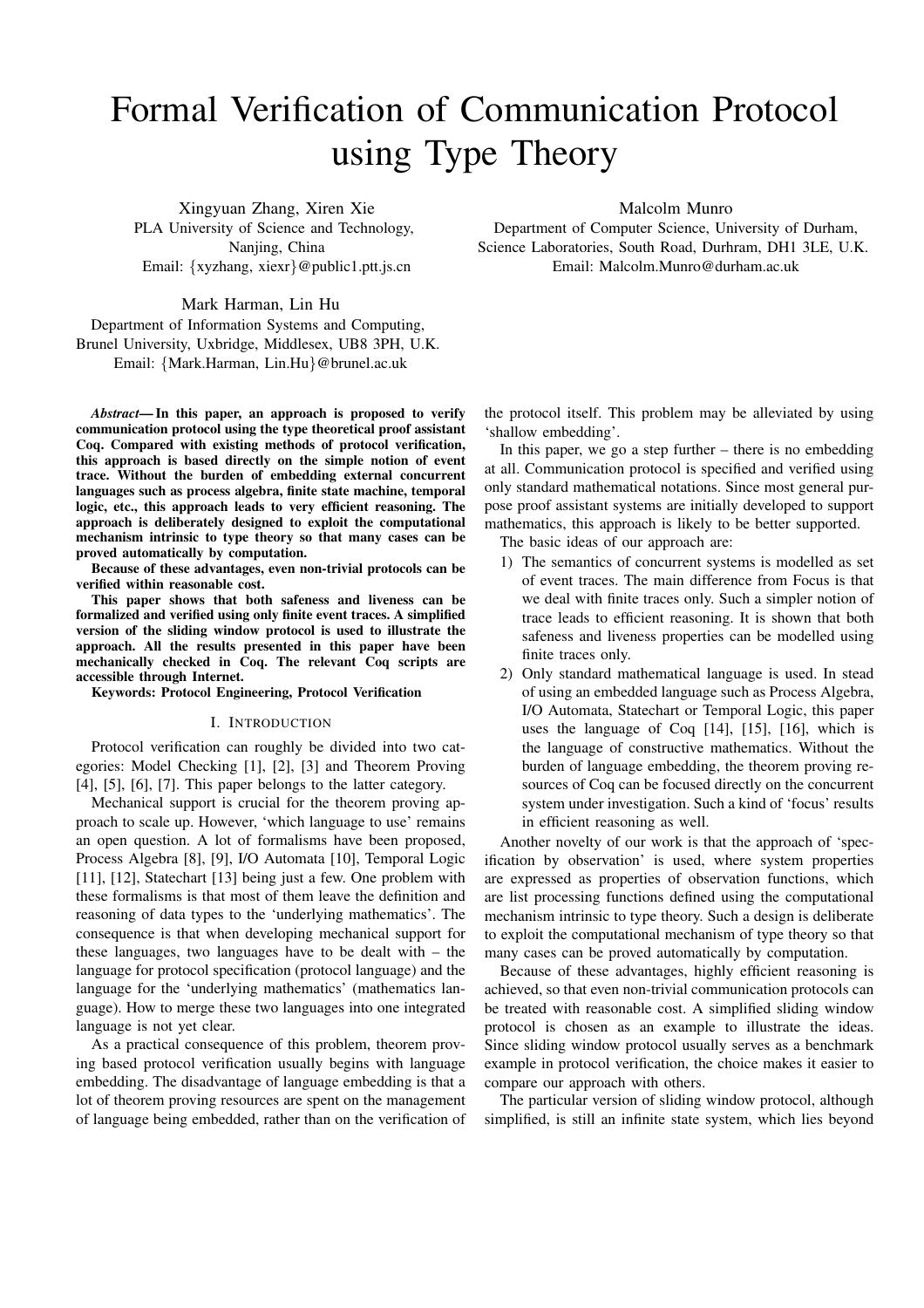the reach of ordinary model checking. The formal verification of this protocol shows the potential of our approach. It is shown that both safeness and liveness can be treated using our approach.

The relevant Coq scripts for this paper can be found at: http://www.dur.ac.uk/xingyuan.zhang/sw/concCoq.zip.

The rest of this paper is organized as follows: Section II shows how a concurrent system can be modelled as an inductively defined set of event traces. Section III describes the architecture of sliding window protocol and the set of events needed to specify it. Section IV specifies the desired behavior of the protocol. In Section V, additional observation functions required to implement the sliding window protocol are defined. Section VI presents the sliding window protocol as a concurrent system SW. Section VII gives the proof of safeness. A detailed explanation of the proof of Lemma 7.4 shows how the computational mechanism is used in proof construction. Section VIII gives the proof of liveness. Section IX summarizes related works and gives some discussions. Section X is the conclusion. Auxiliary definitions used in this paper can be found in Appendix A. Some preliminary lemmas are given in Appendix B.

## *A. Conventions*

Because type theory is proposed to formalize constructive mathematics, we are able to present the work in standard mathematical notation. All these standard formlæ have precise meaning in type theory and this enables the results in this paper to be checked mechanically by Coq.

Type theory has a notion of computation, which is used as an definition mechanism, where the equation  $a \stackrel{\text{def}}{\Longrightarrow} b$  represents a 'computational rule' used to expand the definition of  $a$  to  $b$ .

The equality symbol  $\equiv$  used in this paper is the Leibniz equality in type theory. Let  $a \implies^{\text{def}} b$  means 'a computes to b', we have:  $(a \Longrightarrow^* b) \Rightarrow (a = b)$  but not vise versa.

Free variables in formulae are assumed to be universally quantified, for example,  $n_1 + n_2 = n_2 + n_1$  is an abbreviation of  $\forall n_1, n_2, n_1 + n_2 = n_2 + n_1.$ 

#### II. CONCURRENT SYSTEM

A concurrent system on event set Evt is written as CS(Evt) and defined as a relation between event trace and event:

$$
\mathsf{CS}(\mathsf{Evt}) \stackrel{\mathsf{def}}{\Longrightarrow} [\![\mathsf{Evt}]\!] \rightarrow \mathsf{Evt} \rightarrow \mathsf{Prop} \tag{1}
$$

where the event set Evt is represented as a type in type theory, event trace is represented as list of events:  $[{\text{Evt}}]$ <sup>1</sup>. Prop is the type of propositions in type theory. For concurrent system cs :  $CS(Evt)$ , event trace  $tr : [Evt]$  and event  $e : Evt$ , the expression

$$
cs(tr, e)
$$

means: in concurrent system cs, e is a valid event to happen under the state defined by the event trace  $tr$ . The execution of

| $\overline{\text{VT}(cs,\langle\rangle)}$ vt_nil | $VT(cs, tr) \quad cs(tr, e)$ |  | $^\prime\text{-}$ vt_cons |
|--------------------------------------------------|------------------------------|--|---------------------------|
|                                                  | $VT(cs, e \cdot tr)$         |  |                           |

Fig. 1. Definition of VT

a concurrent system cs starts with empty trace, at each step of execution, if  $cs(tr, e)$  is true for some event e, then e could be the next event to happen, in which case it is added to the head of the current trace tr. Instead of defining the state of a concurrent system as a value assignment for a certain set of variables, we represent the state of a concurrent system as a finite trace of events. Therefore, the state of the system changes with the occurrence of events. The system is concurrent in the sense that the choice between several possible valid events is nondeterministic.

Such a notion of execution is reflected in the definition of the relation  $VT(cs, tr)$  in Figure 1, where  $VT(cs, tr)$  means the trace  $tr$  is a valid trace of the concurrent system  $cs$ . The rule vt nil defines the empty trace (written as  $\langle \rangle$ ) to be a valid trace; and the rule vt cons says: if  $tr$  is a valid trace, and  $e$  is a valid event to happen under  $tr$ , then  $e \cdot tr$  (the list obtained by adding  $e$  to the head of  $tr$ ) is a valid trace.

In this way, the behavior of a concurrent system can be represented as an inductively defined set of event traces. Most of the lemmas verified in this paper have the form:

$$
\forall \, tr \, . \, \mathsf{VT}(cs, tr) \Rightarrow P(tr) \tag{2}
$$

where  $cs$  is the concurrent system under investigation,  $P$  is the property we are interested in. Since Coq has comprehensive support for structural induction, by induction on the formation of  $VT(cs, tr)$ , P can be proved conveniently. Proofs of this kind often consist of a large number of cases. A particular appealing aspect of our approach is that many of them can be discharged automatically by the computational mechanism of type theory, so that people can concentrate more on interesting cases.

The composition of two concurrent systems  $cs_1, cs_2$ : CS(Evt) is now simply defined as:

$$
cs_1 \parallel cs_2 \stackrel{\text{def}}{\implies} \lambda \, tr, \, e. \, cs_1(tr, e) \ \lor \ cs_2(tr, e) \qquad (3)
$$

# III. SYSTEM ARCHITECTURE

Sliding window protocol is a communication protocol which provides reliable connection between two network nodes linked with an unreliable communication channel. It is required that all messages sent at one node will eventually be delivered at the other node in the same order as they were sent. The architecture of the sliding window protocol is given in Figure 2. The set of events determined by this architecture is given in Figure 3, where M is the type of messages, which is not defined explicitly in this paper.

In Figure 2, the the sliding window protocol is modelled by four event-generating entities, namely: Supplier, Sender, Channel and Receiver. Each class of events is represented as an arrow, from the entity which generates it, to the entity being affected. For example, the event  $\triangleright$ [m] (generated by Supplier)

<sup>&</sup>lt;sup>1</sup> [Evt] is the type of lists consisting of elements from type Evt. List operations can be found in Appendix A.2.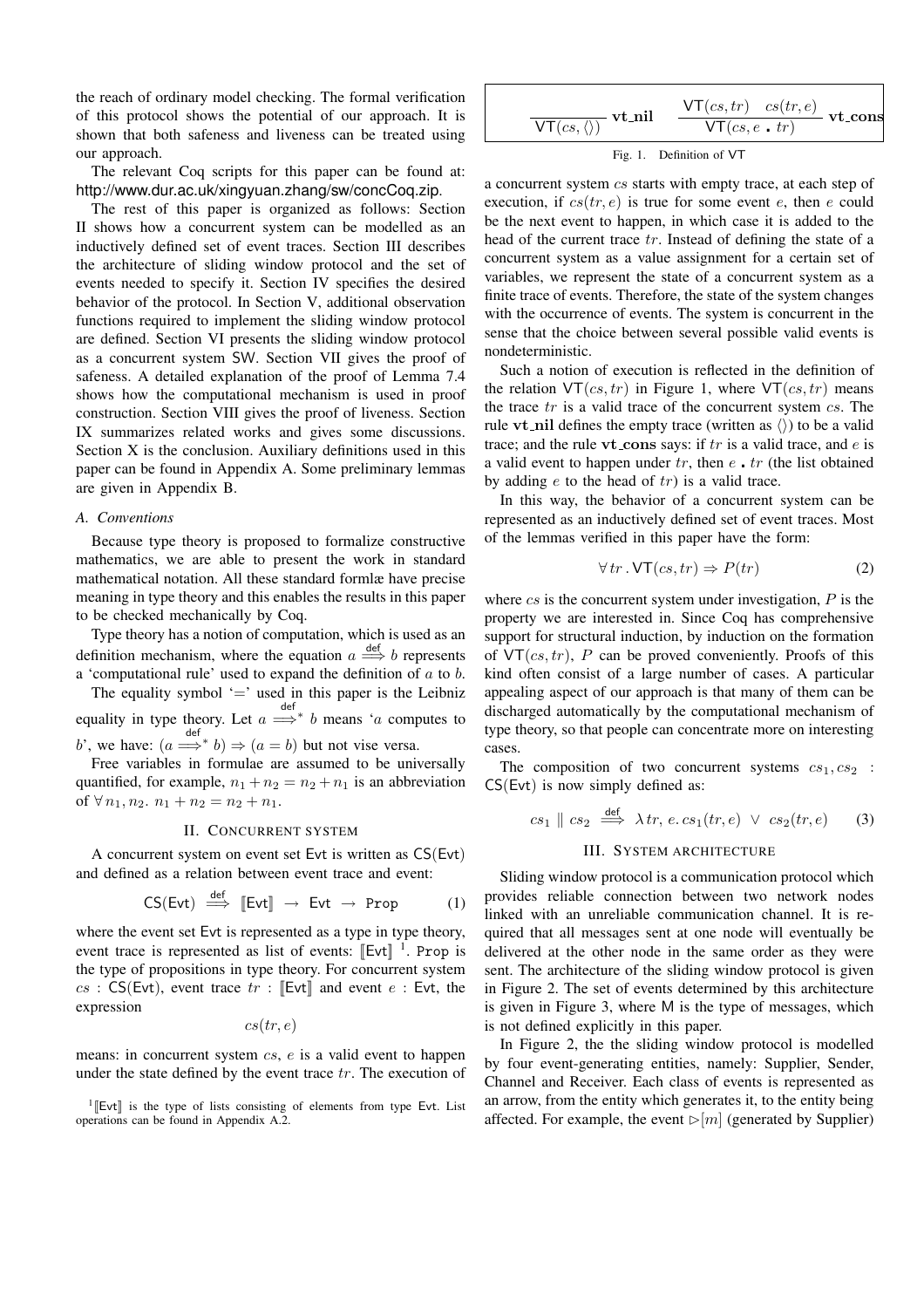

| Evt_formation<br>Evt : Set   |        |                                 |         |                             |      |      |
|------------------------------|--------|---------------------------------|---------|-----------------------------|------|------|
| m: M                         |        | m: M                            |         | $ch:$ Chan $fm:$ Frm        |      | send |
| $\triangleright$ $[m]$ : Evt | msg_in | $\frac{m \cdot m}{ m }$ msg out |         | $ch!fm$ : Evt               |      |      |
|                              |        | $ch:$ Chan $fm:$ Frm            | receive | $ch:$ Chan                  | lost |      |
|                              |        | $ch?fm$ : Evt                   |         | $\divideontimes (ch) :$ Evt |      |      |

Fig. 3. Definition of Evt

represents the creation of a message  $m$  to be transferred by the sliding window protocol. The event  $[m]$  (generated by Receiver) represents the delivery of message  $m$  to the outside world. There are two communication channels, ct is the one from Sender to Receiver and cf is the one from Receiver to Sender. The name of channels are defined in Figure 4 as the inductive type Chan.

For any channel  $ch$ , the sending of frame  $fm$  over  $ch$  is represented by the event  $ch!fm$ , the receiving of frame  $fm$ from  $ch$  is represented by the event  $ch?fm$ . The type of frames Frm is defined in Figure 5, where the frame  $\det(n, m)$ is used by Sender to wrap the message  $m$  before sending it over  $ct$  and  $n$  is a sequence number managed by Sender. The frame  $\vert$  ack(n) is used by Receiver to send acknowledging information back to Sender and  $n$  is the sequence number of the message being acknowledged.

Interferences may happen to communication channels, the effect of which is to destroy frames under transmission. The occurrence of a single interference to channel ch is represented by the event  $\divideontimes$ (*ch*).

#### IV. SPECIFICATION BY OBSERVATION

Suppose the sliding window protocol is implemented as a concurrent system SW. Then the desired behavior of SW is expressed as properties of event traces generated by SW according to the inductive definition of VT given in Figure 1. Properties of event traces are described in terms of observation functions, which are simply list processing functions. For example, the list of all messages created by Supplier is defined by the observation function msgs\_in:

$$
\begin{cases}\n\text{msgs.in}(\triangleright[m] \cdot tr) \stackrel{\text{def}}{\Longrightarrow} \text{msgs.in}(tr) \dotplus m \\
\text{msgs.in}(\_ \cdot tr) \stackrel{\text{def}}{\Longrightarrow} \text{msgs.in}(tr) \tag{4} \\
\text{msgs.in}(\langle \rangle) \stackrel{\text{def}}{\Longrightarrow} \langle \rangle\n\end{cases}
$$

where, the equation msgs in( $\triangleright$ [m]  $\cdot tr$ )  $\stackrel{\text{def}}{\Longrightarrow}$  msgs in(tr) + m says: when an event  $\triangleright$ [m] happens, the message it carries is appended to the end of the resulting list  $(†$  is defined in (32)), and the equation msgs in(  $\Rightarrow$  tr)  $\stackrel{\text{def}}{\Rightarrow}$  msgs in(tr) says: when any other kind of event happens, the resulting list remains unchanged, where 'all the other events' are written as \_. Notice that the use of \_ makes msgs in resilient to the extension of Evt because there is no need to change the definition when new events are added to Evt. And finally, the equation msgs\_in( $\langle \rangle$ )  $\stackrel{\text{def}}{\Longrightarrow}$   $\langle \rangle$  says: the resulting list is initially empty.

Similarly, the list of messages delivered by the the sliding window protocol is defined by the observation function msgs out:

$$
\begin{cases}\n\text{msgs.out}([m] \triangleright \cdot tr) \stackrel{\text{def}}{\implies} \text{msgs.out}(tr) \dotplus m \\
\text{msgs.out}(\_\cdot tr) \stackrel{\text{def}}{\implies} \text{msgs.out}(tr) \\
\text{msgs.out}(\langle \rangle) \stackrel{\text{def}}{\implies} \langle \rangle\n\end{cases} (5)
$$

With these two functions, the desired behavior of SW can be expressed by the following two lemmas:

*Lemma 4.1 (Safeness):*

$$
\forall tr.\, \mathsf{VT}(\mathsf{SW}, tr) \Rightarrow
$$

 $\exists l.$  msgs\_in(tr) = msgs\_out(tr)<sup> $\hat{l}$ </sup> (6) which says: the list of messages delivered at the Receiver is a prefix of the messages injected into the system at the Sender. *Lemma 4.2 (Liveness):*

$$
\forall tr \,.\, \mathsf{VT}(\mathsf{SW}, tr) \Rightarrow \exists tr'.\, \mathsf{VT}(\mathsf{SW}, tr' \hat{~} tr) \; \wedge
$$

 $\text{msgs.in}(tr) = \text{msgs.out}(tr'\hat{ } tr)$  (7)

which says: all the messages injected into the system at the Sender will eventually be delivered at the Receiver. The expression VT(SW,  $tr^{\prime\frown}tr$ ) means  $tr^{\prime\frown}tr$  is a valid extension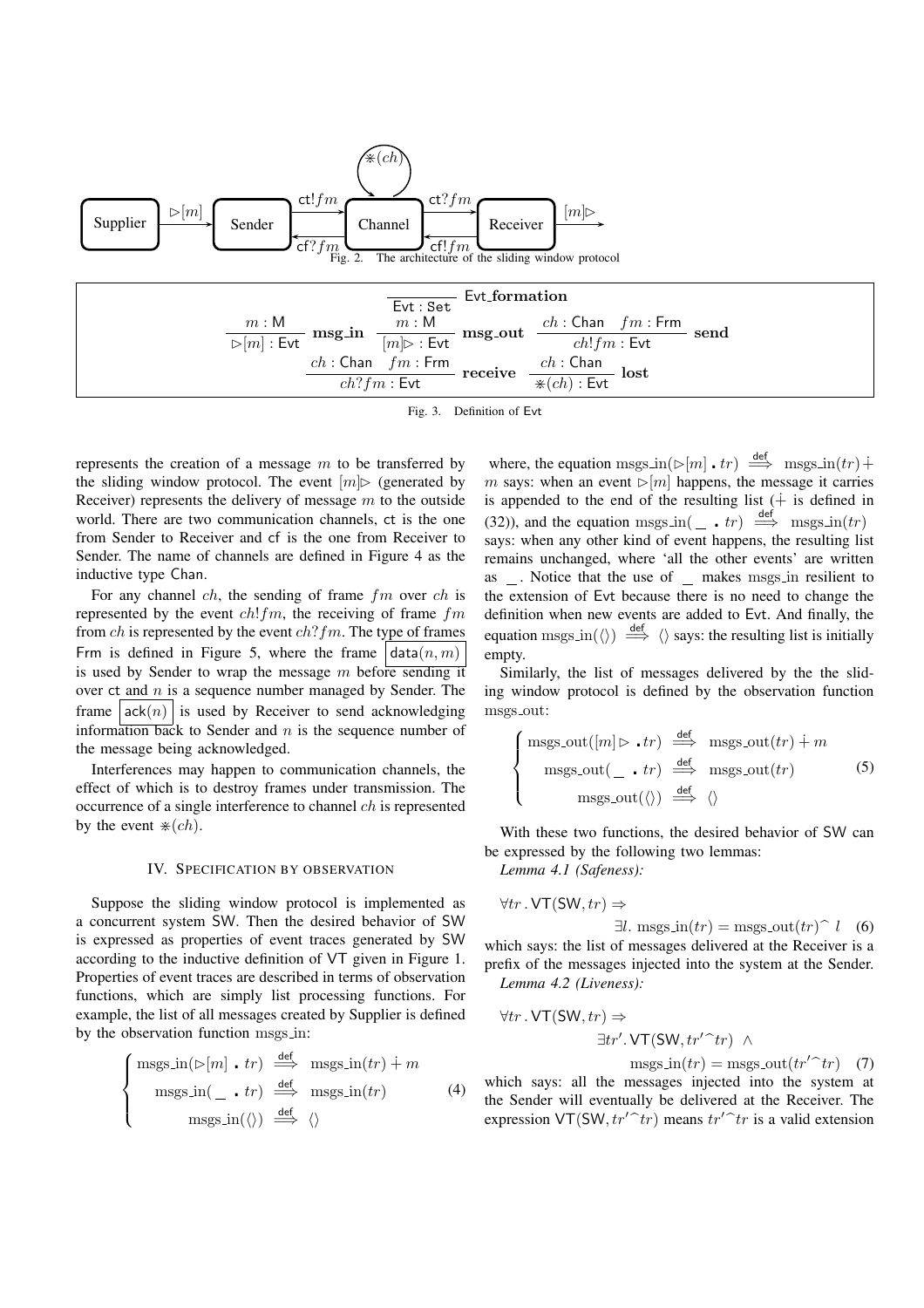| Chan : Set                    | Chan formation $\frac{1}{ct: Chan}$ chan to $\frac{1}{cf: Chan}$<br>chan from                                                 |  |
|-------------------------------|-------------------------------------------------------------------------------------------------------------------------------|--|
| Fig. 4. Definition of Chan    |                                                                                                                               |  |
| $F$ rm : Set $F$ rm_formation | $n:$ Nat<br>$n : \mathsf{Nat} \quad m : \mathsf{M}$<br>data<br>ack<br>$\overline{\mathsf{data}(n,m)}$ : Frm<br>$ack(n)$ : Frm |  |
|                               | Fig. 5. Definition of Frm                                                                                                     |  |

of tr. Lemma 4.2 guarantees that there is always a valid extension (or future) for any valid trace  $tr$ , when the messages delivered at the Receiver equals the messages injected at the Sender at the moment denoted by  $tr$ . If the scheduling mechanism is fair to all possible futures, the phenomena described by Lemma 4.2 is guaranteed to happen.

Notice that both Lemma 4.1 and Lemma 4.2 are in the general pattern described in (2), as most of the lemmas in this paper.

## V. MORE OBSERVATION FUNCTIONS

For the construction of SW, additional observation functions are required. The function msg no rcvd computes the list of sequence numbers from data frames  $|data(n, m)|$  observable by the Receiver:

$$
\begin{cases}\n \operatorname{msg.no\_rcvd(ct?}[\frac{\operatorname{data}(n,m)}{\operatorname{data}(n,m)} \cdot tr) \stackrel{\text{def}}{\Longrightarrow} \\
 n \cdot \operatorname{msg.no\_rcvd(tr)} \\
 \operatorname{msg.no\_rcvd}(\_ \cdot tr) \stackrel{\text{def}}{\Longrightarrow} \\
 \operatorname{msg.no\_rcvd}(\langle \rangle) \stackrel{\text{def}}{\Longrightarrow} \langle \rangle \\
 (8)\n\end{cases}
$$

The function msgs rcvd computes a finite mapping from sequence numbers to messages from data frames  $\vert$  data $(n, m)$ observable by the Receiver (the definition of 'finite mapping' is given in Appendix A.3):

$$
\left\{\n\begin{array}{c}\n\text{msgs_rcvd(ct?}[\text{data}(n, m)] \cdot tr) \stackrel{\text{def}}{\iff} \\
\text{msgs_rcvd(tr)}[m^n] \\
\text{msgs_rcvd}(\_\_ \cdot tr) \stackrel{\text{def}}{\iff} \text{msgs_rcvd(tr)} \\
\text{msgs_rcvd}(\langle \rangle) \stackrel{\text{def}}{\iff} \epsilon\n\end{array}\n\right.
$$
\n(9)

The definition of msgs\_rcvd $(tr)[m^n]$  can be found in (38).

The function msg no acked computes the list of acknowledged sequence numbers from the acknowledging frames  $ack(n)$  observable by the Sender:

$$
\begin{cases}\n \text{msg\_no\_acked}(\text{cf?} \overline{\text{ack}(n)} \cdot tr) \stackrel{\text{def}}{\Longrightarrow} \\
 n \cdot \text{msg\_no\_acked}(tr) \\
 \text{msg\_no\_acked}(\_\cdot \cdot tr) \stackrel{\text{def}}{\Longrightarrow} \text{msg\_no\_acked}(tr) \\
 \text{msg\_no\_acked}(\langle \rangle) \stackrel{\text{def}}{\Longrightarrow} \langle \rangle\n \end{cases}
$$
\n(10)

Supplier $(tr, \triangleright [m])$  sp in Fig. 6. Definition of Supplier

The function queue $(ch, tr)$  computes the list of frames observable by communication channel  $ch$ , waiting to be transmitted to their destination:

$$
\begin{cases}\n\text{queue}(ch, \overline{ch}!fm \cdot tr) \stackrel{\text{def}}{\Longrightarrow} \\
\text{queue}(ch, tr) + fm & \text{if } \overline{ch} = ch \\
\text{queue}(ch, \overline{ch}?fm \cdot tr) \stackrel{\text{def}}{\Longrightarrow} fms \\
\text{if } \overline{ch} = ch \land \text{queue}(ch, tr) = fm \cdot fms \\
\text{queue}(ch, *(\overline{ch}) \cdot tr) \stackrel{\text{def}}{\Longrightarrow} fms \\
\text{if } \overline{ch} = ch \land \text{queue}(ch, tr) = fm \cdot fms \\
\text{queue}(ch, - tr) \stackrel{\text{def}}{\Longrightarrow} \text{queue}(ch, tr)\n\end{cases}
$$
\n(11)

where, when a frame  $fm$  is sent to a channel  $\overline{ch}$  (represented by the event  $\overline{ch}!fm$ , if  $\overline{ch} = ch$ , the frame fm is appended to the end of the resulting list. When a frame is delivered to destination (represented by the event  $\overline{ch}$ ?fm), if  $\overline{ch} = ch$  and the current value of the resulting list is  $fm \cdot fms$ , the new value of the resulting list becomes  $fms$ . When an interference happens (represented by the event  $\ast(\overline{ch})$ ), if  $\overline{ch} = ch$  and the current value of the resulting list is  $fm \cdot fms$ , the new value of the resulting list becomes fms. For all other cases, the resulting list remains unchanged.

#### VI. THE CONSTRUCTION OF SW

The sliding window protocol SW can now be defined as the composition of four concurrent sub-systems, each corresponding to an entity in Figure 2:

 $SW \stackrel{\text{def}}{\Longrightarrow}$  Supplier  $\parallel$  Sender  $\parallel$  Channel  $\parallel$  Receiver

The definition of Supplier is given in Figure 6. There is only one rule for Supplier, which says: Supplier is allowed to inject message into the system at any time.

The definition of Sender is given in Figure 7, where the operation  $\max(n(\ldots))$  is defined in (41) and the operation  $\dots$  [ $\dots$ ] is defined in (35). The rule sd send says: any message injected into the system which has not yet been acknowledged may be sent over the channel ct. The premise maxn(msg\_no\_acked(tr)) =  $acked$  means that there is a number , acked, representing the maximum number acknowledged at the moment  $tr$ . For any sequence numbers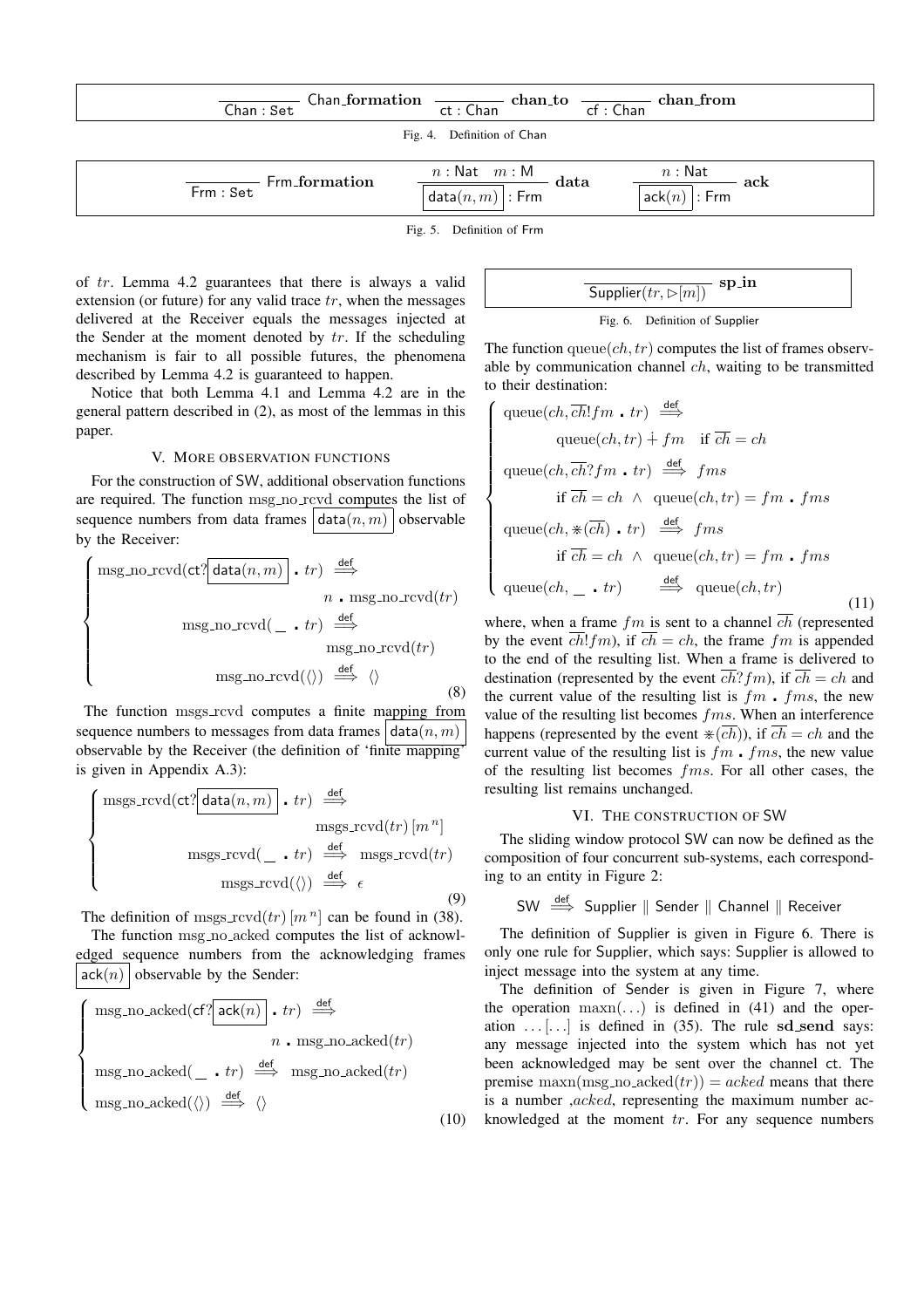

Fig. 7. Definition of Sender

 $n (acked < n)$ , if the message for n has been injected into the system (specified by the premise msgs  $\text{in}(tr)[n] = m$ ), then, that massage  $m$  is allowed to be sent over  $ct$  after being encapsuled in  $\left|\text{data}(n, m)\right|$ . The rule sd send init says, if there is no acknowledgement received at all (specified by the premise mcat(msg\_no\_rcvd $(tr)$ ) =  $\perp$ ), then, any message injected into the system is allowed to be sent over the the channel ct.

When defining an entity, the observation functions used must be observable by that entity. For example, the two observation functions msg no acked and msgs in in Figure 7 are all observable by the Sender.

The definition of Receiver is given in Figure 8, where the operation  $|...|$  is defined in (33) and the operation mcat $(...)$ is defined in  $(42)$ . The rule rv out says: messages stored in the finite map msgs\_rcvd $(tr)$  is allowed to be delivered sequentially. The observation function  $|$ msgs out $(tr)|$ records the number of messages delivered at the moment denoted by tr, therefore, the next message to deliver must have  $|mass.out(tr)|$  as its sequence number. If this message is available in msgs\_rcvd $(tr)$  (specified by the premise  $(\text{msgs_rcvd}(tr))(|\text{msgs_rout}(tr)|) = m$ , then the message can be delivered by  $[m] \triangleright$ . The rule rv ack concerns the acknowledging frame  $ack(rcvd)$ . As indicated by the premise

$$
mcat(msg.no_rrvd(tr)) = rcvd
$$

 $rcvd$  is the largest continuous number of the list of sequence numbers which have arrived at the Receiver.

The definition of Channel is given in Figure 9, where the rule ch out specifies that: if the list of frames waiting to be delivered in channel  $ch$  is not empty, then the first frame in that list is delivered to its destination. The rule ch lost specifies that: when the list of frames waiting to be delivered in channel  $ch$  is not empty, interference may happen to  $ch$ .

## VII. PROOF OF SAFENESS

The proof of the Safeness (Lemma 4.1) consists of a series of lemmas. The following lemma shows that: all frames contained in channel ct are of the form  $\vert$  data $(n, m)$ .

*Lemma 7.1:*

 $VT(SW,tr) \Rightarrow$ 

 $fm \in$  queue(ct, tr)  $\Rightarrow \exists n, m \cdot fm = |data(n, m)|$  (12) The following lemma shows that all frames contained in channel cf are of the form  $ack(n)$ 

*Lemma 7.2:*

 $VT(SW,tr) \Rightarrow$ 

$$
fm \leq \text{queue}(\text{cf}, tr) \Rightarrow \exists n \, . \, fm = |\text{ack}(n)| \quad (13)
$$

The following lemma shows that when the frame data(n, m) is in channel ct, the condition msgs  $\text{in}(tr)[n] = \overline{m}$  must hold. *Lemma 7.3:*

$$
VT(SW, tr) \Rightarrow
$$
  

$$
data(n, m) \in queue(ct, tr) \Rightarrow
$$

msgs  $\text{in}(tr)[n] = m$  (14)

The following lemma shows that for all pairs  $(n, m)$  in msgs  $\text{rcvd}(tr)$ , the condition msgs  $\text{in}(tr)[n] = m$  holds. *Lemma 7.4:*

$$
\begin{aligned} \n\nabla \mathsf{T}(\mathsf{SW}, tr) &\Rightarrow\\ \n\text{msgs\_rcvd}(tr)(n) &= m \Rightarrow\\ \n\text{msgs\_in}(tr)[n] &= m \quad (15) \n\end{aligned}
$$

A lot of proof cases in this paper are discharged automatically by the computational mechanism of type theory, but space does not allow us to explain each of them. To illustrate, we shall explain the use of computation through the proof of Lemma 7.4.

The proof is by induction on the structure of the  $VT(SW,tr)$ . After expanding the definition of SW, there is one case for each rule in Figures 6 – 9. Since Lemma 7.4 concerns only msgs rcvd and msgs in, the values of which are only affected by the occurrence of  $ct$ ? data $(n, m)$  and  $\triangleright [m]$ , all those rules which do not generate these two events have no effect on the truth of Lemma 7.4. For these 'irrelevant rules', the goal can be proved automatically by the computational mechanism of Coq, because, after expanding the definition of msgs rcvd and msgs in, the goal is exactly the same as the induction hypothesis.

Only two nontrivial cases are left, the one for sp in and the one for ch out. For sp in, since the occurrence of  $\gtrdot m$  has no effect on msgs rcvd, only msgs in gets extended at the end, the goal can be proved easily from the induction hypothesis. For ch out, when  $ch = cf$ , the occurrence of  $ch?fm$  has no effect on either msgs rcvd or msgs in, the goal can be proved directly from the induction hypothesis. When  $ch = ct$ , according to Lemma 7.1, we have  $fm = |data(n, m)|$ . From this, Lemma 7.3 and the induction hypothesis, the goal can be proved. This ends the proof of Lemma 7.4.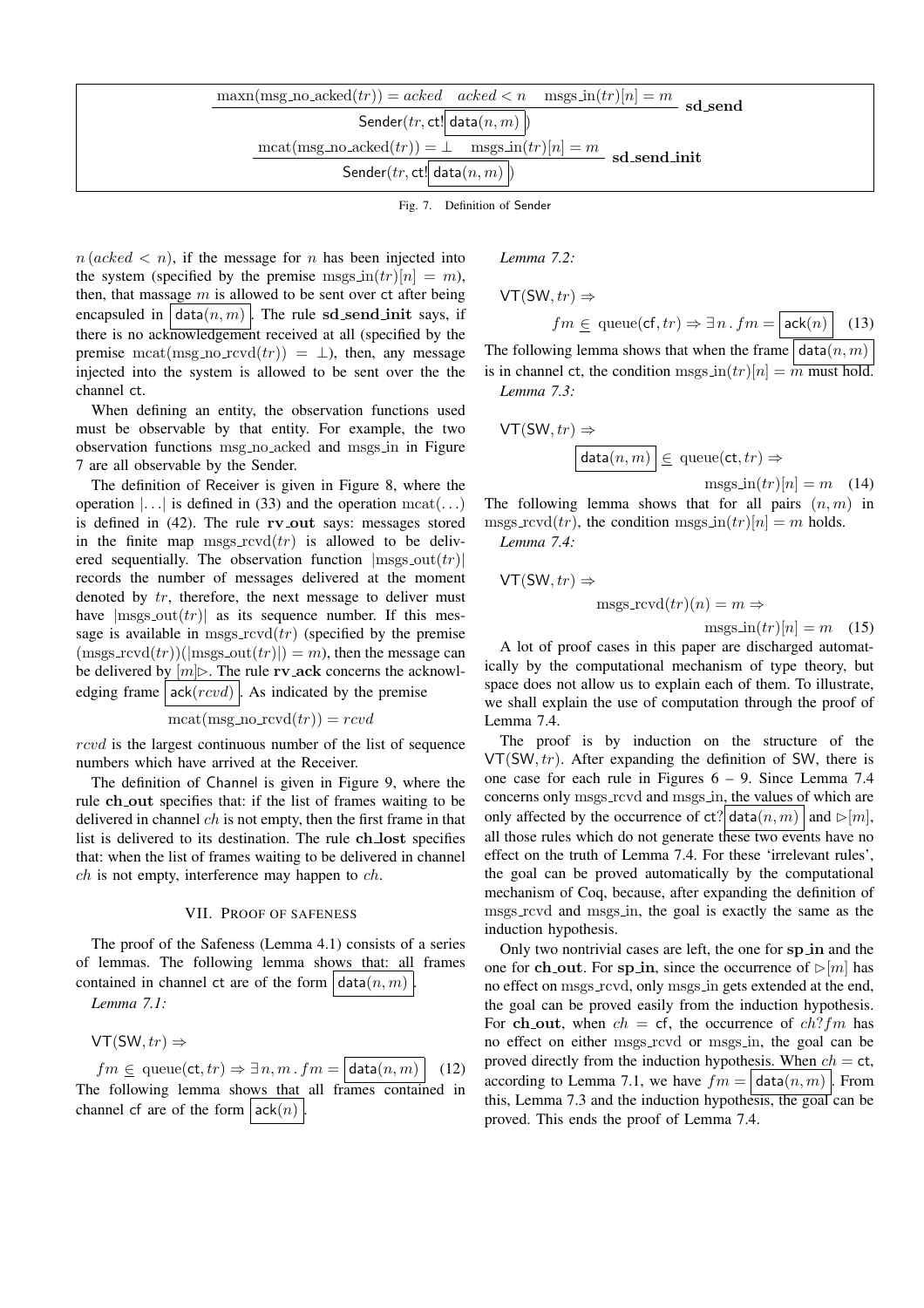| $(\text{msgs_rcvd}(tr))(\text{msgs_rout}(tr))) = m$ | $\text{mcat}(\text{msg\_no\_rcvd}(tr)) = rcvd$ |
|-----------------------------------------------------|------------------------------------------------|
| rv_out                                              | rv_ack                                         |
| Receiver $(tr,  m  \triangleright)$                 | Receiver $(tr,$ cf! ack $(rcvd)$ $)$           |

Fig. 8. Definition of Receiver

| queue $(ch, tr)$ =<br>$+m$ .<br>$+ms$<br>ch_out<br>$\mathsf{channel}(tr, ch'.f')$<br>$+m1$ | f(r)<br>queue( $ch, \ldots$<br>ch_lost<br>Channel $(tr, \divideontimes (ch),$ |
|--------------------------------------------------------------------------------------------|-------------------------------------------------------------------------------|
|--------------------------------------------------------------------------------------------|-------------------------------------------------------------------------------|

Fig. 9. Definition of Channel

The following lemma shows that: if  $m$  is the *n*-th element of msgs out $(tr)$ ,  $(n, m)$  must be contained in msgs rcvd $(tr)$ . *Lemma 7.5:*

 $VT(SW,tr) \Rightarrow$ 

msgs\_out $(tr)[n] = m \Rightarrow$ 

msgs  $\operatorname{rcvd}(tr)(n) = m$  (16) Combining Lemma 7.5 and Lemma 7.4, it can be proved that: *Lemma 7.6:*

$$
\mathsf{VT}(\mathsf{SW},\mathit{tr}) \Rightarrow
$$

$$
mgs\_\text{out}(tr)[n] = m \Rightarrow
$$

msgs in $(tr)[n] = m$  (17) which says: the *n*-th elements of msgs out(*tr*) is also the *n*-th elements of msgs\_in( $tr$ ).

The following lemma shows that: if for any  $n$ , the *n*-th element of  $l_1$  is also the *n*-th element of  $l_2$ , then  $l_1$  is a prefix of  $l_2$ .

*Lemma 7.7:*

 $(\forall n, a, l_1[n] = a \Rightarrow l_2[n] = a) \Rightarrow \exists l \cdot l_2 = l_1 \hat{ } \quad (18)$ By applying Lemma 7.7 to Lemma 7.6, Lemma 4.1 can be proved.

#### VIII. PROOF OF LIVENESS

Instead of proving Liveness (Lemma 4.2) directly, we first prove Lemma 8.1, which says: if the messages delivered by the Receiver is less than the messages injected into the Sender at least by m (expressed as msgs\_in(tr) = msgs\_out(tr)  $\hat{m}$ .  $l$ )), then there is a valid extension of  $tr$  which delivers the message m (expressed as msgs out( $tr^{\prime\frown}$  tr) = msgs out(tr) +  $m$ ). Lemma 4.2 can be proved easily by repeated application of Lemma 8.1.

*Lemma 8.1 (One step liveness):*

$$
VT(SW, tr) \Rightarrow
$$
  
mass.in(tr) = msgs.out(tr)^(m \cdot l)  $\Rightarrow$   
 $\exists tr'. (VT(SW, tr'^(tr) \wedge$   
mean, out(tr)'^t) = msgr, out(tr) [1,1]

msgs out $(tr'^{\frown}$  tr) = msgs out $(tr)$  + m) Several preliminary lemmas are needed to prove this lemma. These lemmas are explained in Appendix B.

The proof of Lemma 8.1 is: It is important to notice that: since  $|mass.out(tr)|$  is the number of messages delivered at the moment  $tr$ , the next message to deliver must have the number  $|\text{msgs}\text{ _out}(tr)|$  (the definition of  $|...|$  is in (33)). The proof is to find where this message resides and to show that this message will eventually be delivered by the Receiver.

Depending on the value of mcat(msg no rcvd $(tr)$ ), there are two cases:

1) When  $\text{meat}(\text{msg\_no\_rcvd}(tr)) = rcvd$ , from Lemma 1.4, we have:

$$
|mass\_out(tr)| \leq rcvd + 1
$$

Depending on the value of  $|$ msgs\_out $(tr)|$ , there are two sub-cases:

a) When  $|mass_{out}(tr)| = rcvd + 1$ , from this and the premise

$$
msgs_in(tr) = msgs.out(tr) ^ (m \cdot l) \qquad (19)
$$

it can be deduced that:

$$
msg\sin(tr)[rcvd + 1] = m \tag{20}
$$

The next message to be delivered must have sequence number  $rcvd + 1$  and this message has not arrived at the Receiver yet. We first search this message in queue(ct,  $tr$ ). According to Lemma 1.1, there could be two cases:

i) When

$$
(\exists hd \cdot \llbracket Frm \rrbracket, \overline{m} : \mathsf{M}, tl : \llbracket Frm \rrbracket.
$$
  
\n
$$
queue(\mathsf{ct}, tr) =
$$
  
\n
$$
(hd \dot{+} \boxed{\mathsf{data}(rcvd + 1, \overline{m})}) \hat{\ } tl \ \wedge
$$
  
\n
$$
(\forall fm. fm \in hd \Rightarrow
$$
  
\n
$$
fm \neq \boxed{\mathsf{data}(rcvd + 1, \overline{m})})
$$

which means the message is in queue(ct,  $tr$ ).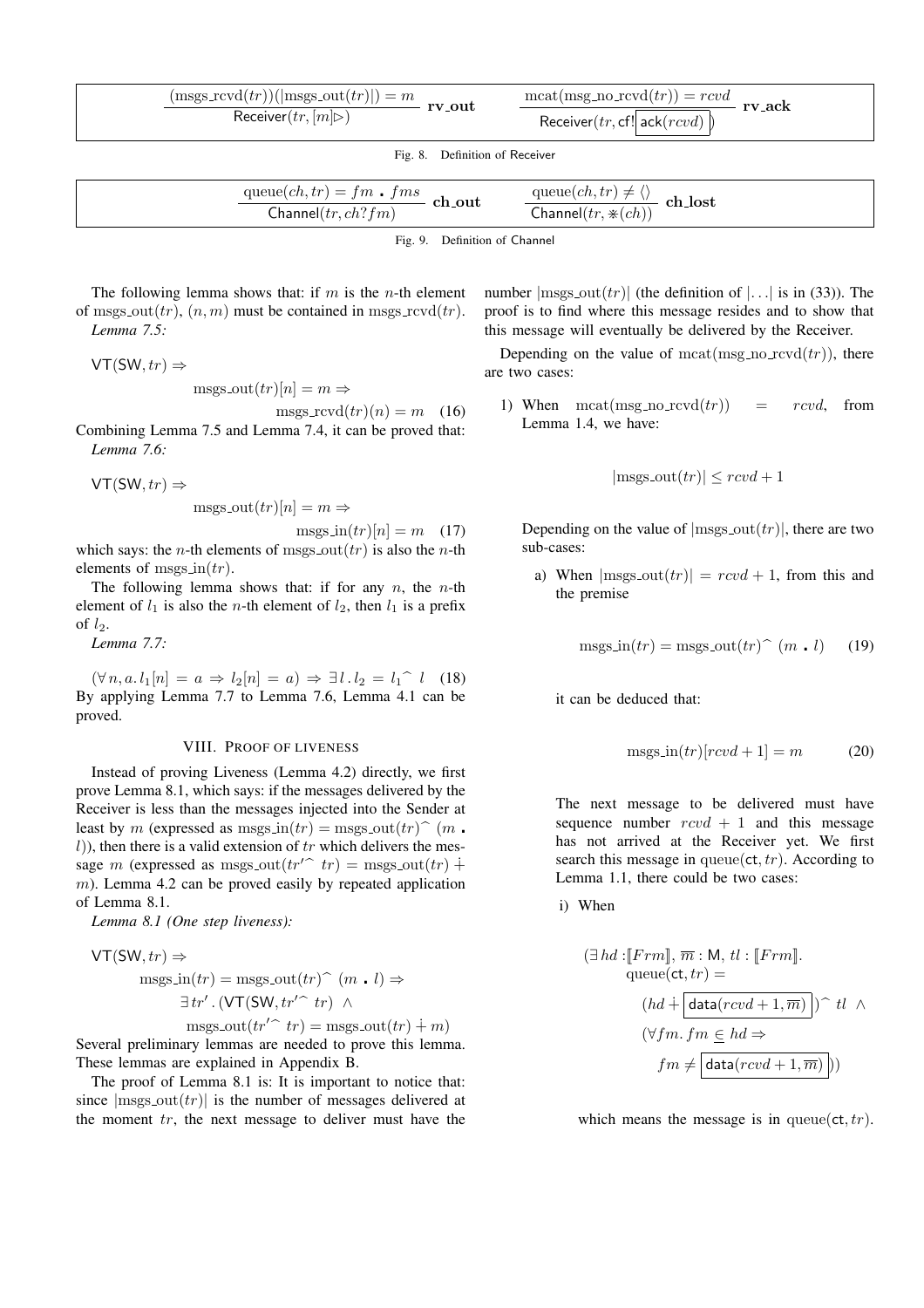By applying Lemma 1.2 to this, we have:

$$
\exists \overline{tr}, nl.
$$
  
VT(SW,  $\overline{tr}^c tr) \wedge$   
queue(ct,  $\overline{tr}^c tr$ ) = (21a)

$$
\boxed{\text{data}(rcvd + 1, \overline{m})} \cdot tl \ \wedge \ \ (21b)
$$
  
msg.no.rcvd( $\overline{tr}^{\sim} tr$ ) =

$$
nl \cdot \text{msg-no\_rcvd}(tr) \ \wedge \qquad (21c)
$$

$$
\neg (rcvd + 1 \leq nl) \ \wedge \tag{21d}
$$

$$
msgs.out(\overline{tr}^{\frown} tr) = msgs.out(tr) \wedge (21e)
$$

$$
msgs.in(\overline{tr}^{\frown} tr) = msgs.in(tr)
$$
 (21f)

By assigning  $|\overline{m}|$  ct? data $(rcvd + 1, \overline{m})$ . to  $tr'$ , the goal can be proved as the following: The execution of  $\overline{tr}$  moves data $(rcvd + 1, \overline{m})$ to the head of ct so that the event ct? data $(rcvd + 1, \overline{m})$  can be generated by using the rule ch\_out. Since rv\_out is waiting for the message numbered  $rcvd + 1$  in order to deliver the next message, the event  $|\overline{m}|$  can now be generated by rv\_out. From (21e), it can be deduced that:

$$
msgs.out((\lceil \overline{m} \rceil \rceil > \cdot ct \rceil \cdot \text{data}(rcvd + 1, \overline{m}) \cdot \overline{tr}) \hat{r} \cdot tr)
$$

$$
= msgs.out(tr) \dot{+} \overline{m}
$$
(22)

From (19), (21f) and (22), it can be proved that  $\overline{m} = m$ . From this, the specialized goal: msgs\_out( $([\overline{m}]\rhd$  .ct? data $(rcvd + 1, \overline{m})\rvert$ .  $\overline{tr})$   $\hat{ }$  tr)  $=$  msgs\_out(tr)  $\dot{+}$  m

can be proved from (22).

ii) When

$$
(\forall fm. fm \in queue(ct, tr) \Rightarrow
$$
  

$$
(\forall m. fm \neq \boxed{\text{data}(rcvd + 1, m)}))
$$
 (23)

which means the message is not in ct. We are going to show that the event ct! data $(rcvd + 1, m)$  will eventually happen, which sends the message numbered  $rcvd + 1$ over channel ct. Therefore, by the same argument as Case 1(a)i, the goal can be proved. The rules capable of generating this event are sd send and sd send init. Depending on the value of  $\max(n \leq n \leq \operatorname{ed}(tr))$ , there are two sub-cases:

A) When  $\max(n \text{sg no } \text{acked}(tr)) = \text{ack}d$ , from Lemma 1.3, it can be derived that  $ackd \leq rcvd$ . Therefore, we have

$$
ackd < rcvd + 1 \tag{24}
$$

Now, the event ct! data $(rcvd + 1, m)$  can be generated by applying sd send to  $(24)$ and (20).

- B) When  $\max(n \leq n \leq \operatorname{aked}(tr)) = \perp$ , by applying sd send init to this and (20), the event ct! data $(rcvd + 1, m)$  is generated.
- b) When  $|$ msgs out $(tr)| \leq rcvd$ , since rcvd is the largest continuous sequence number observed by the Receiver, all messages less or equal to rcvd have already received by the Receiver. Therefore, we have:

$$
\exists \overline{m} \text{. msgs\_rcvd}(tr)(|{\text{msgs\_out}(tr)}|) = \overline{m} \quad (25)
$$

which makes the rule rv\_out applicable. The goal can be proved easily.

- 2) When  $\text{mcat}(\text{msg\_no\_rcvd}(tr)) = \perp$ , which means there is no largest continuous sequence number in all the frames observed by the Receiver. Therefore, it can be deduced that the message with sequence number 0 has not been observed by the Receiver. From Lemma 1.4, it can be deduced that  $|$ msgs out $(tr)| = 0$ . Therefore, a frame data $(0, \overline{m})$  must arrive for the Receiver to deliver the next message.
	- a) When  $\left|\text{data}(0, \overline{m})\right|$  is already in ct, a similar argument to Case  $\overline{1}(a)$  can be used to prove the goal.
	- b) When  $\left| \det(a, \overline{m}) \right|$  is not in ct. By applying Lemma 1.3 to the fact that

$$
mcat(msg.no\_rcvd(tr)) = \bot
$$

it can be deduced that:

$$
\max n(\text{msg\_no\_acked}(tr)) = \bot \qquad (26)
$$

By a similar argument to (20), we have:

$$
\exists \overline{m} \dots \text{mess in}(tr)[0] = \overline{m} \tag{27}
$$

By applying  $sd\_send\_init$  to (26) and (27), the event ct! data $(0, m)$  is generated. After the occurrence of this event, a similar argument to Case 1(a)i can be used to prove the goal.

This ends the proof of Lemma 8.1.

# IX. RELATED WORK AND DISCUSSION

Similar approach has been used by Paulson to verify security protocols [17], [18]. Our work differs from Paulson's in the following sense:

- In section II, a formal notion of concurrent systems and their parallel composition is proposed, which is not present in Paulson's work. We believe, this makes the conception much more clearer.
- While Paulson's approach mainly deals security protocols, our approach is proposed as a general approach for protocol verification. To serve this purpose, a method to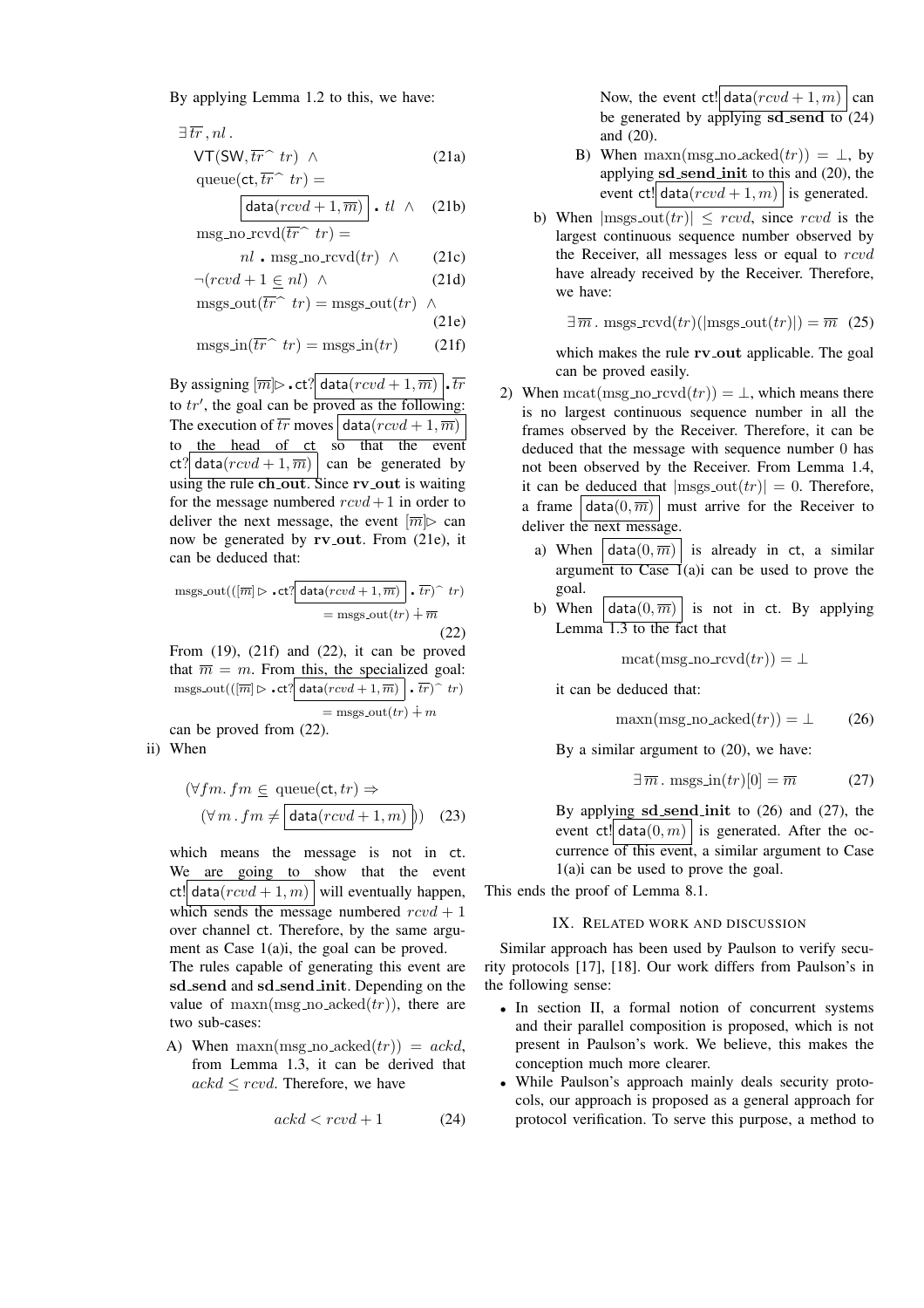specify and treat liveness is proposed in this paper, which is absent in Paulson's work as well.

As summarized in [19], a lot of experiments have been carried out in Focus, which, similar to our approach, is based on event traces and standard mathematics notation as well. However, the Focus allows infinite event traces, which is treated using denotational approach. The work in this paper shows that: the additional complexity of infinite traces is not strictly necessary.

In [20], Yodaiken proposed using basic mathematical languages directly. Our approach is much of the same spirit as theirs, but with more stress on mechanical support. Additionally, the notion of 'Specification by Observation' in this paper is absent in [20].

Gimenez [21] verified Alternate Bit Protocol using Coq co-inductive type, Bezem and Groote [22] verified the same protocol using an axiomatic approach. Both these two work are done using Coq, and both are using language embedding of process algebras. Therefore, despite the fact that we are using the same proof assistant as theirs, our approach is quite different from theirs.

#### X. CONCLUSION

This paper proposes a approach of protocol verification in type theoretical proof assistant Coq. We believe that this approach is applicable to other type theory based proof assistants as well. A simplified version of sliding window protocol is used as an illustrating example. It shows that both safeness and liveness can be formalized and reasoned about by using *only* finite traces. Such a simplified notion of trace leads to efficient reasoning, so that the overall verification of a nontrivial protocol can be carried out within reasonable cost. The approach of 'specification by observation' is used so that many cases can be proved automatically by using the computational mechanism intrinsic to type theory.

#### **APPENDIX**

## *A. Auxiliary Definitions*

*1) Exceptional Set:* For  $A$ : Set, exceptional set  $\mathcal{M}(A)$  is defined as:

$$
\frac{A: Set \perp : \mathcal{M}(A)}{\perp : \mathcal{M}(A)} \text{ bottom_value}
$$
\n
$$
A: Set \quad a: A \qquad \text{normal-value}
$$
\n
$$
return(a): \mathcal{M}(A) \qquad \text{normal-value}
$$
\n(28)

Intuitively,  $\mathcal{M}(A)$  represents the type obtained from A by adding a special element  $\perp$  to represent undefined value. A normal element  $a$  of the original type  $A$  is represented as return(a) in exceptional set  $\mathcal{M}(A)$ . However, the return is usually omitted in the sequel, unless there is possibility of confusion.

For  $el : \mathcal{M}(A), f : A \rightarrow \mathcal{M}(B)$ , the operation  $el \ge f$  is used to compute a value in  $\mathcal{M}(B)$ , which is defined as:

$$
\begin{cases}\n\text{return}(a) \succcurlyeq f \stackrel{\text{def}}{\implies} f(a) \\
\perp \succcurlyeq f \stackrel{\text{def}}{\implies} \perp\n\end{cases}
$$
\n(29)

*2) List:* In the type theory of Coq, data types used in concrete reasoning usually reside in the universe Set. So, the assertion 'A is a data types' is written as  $A$ : Set.

For any data types type  $A$ : Set, another data types  $\llbracket A \rrbracket$  is defined for the lists made of elements from A:

$$
\frac{A: \text{Set}}{\langle \rangle : [A] \text{ nil.value}}
$$
\n
$$
\frac{A: \text{Set } a: A \quad l: [A] \quad \text{cons_value}}{a \quad l: [A] \quad \text{cons_value}}
$$
\n(30)

Intuitively,  $\langle \rangle$  is the empty list, and the operator **i** is used to put  $a : A$  (an element of A) to the head of  $l : \llbracket A \rrbracket$  (an element of  $[[A]]$ ).

The append operation  $l_1 \hat{\ } l_2$  is defined as:

$$
\begin{cases}\n\langle \rangle^{\widehat{}} l_2 \stackrel{\text{def}}{\Longrightarrow} l_2 \\
(a \cdot l_1)^{\widehat{}} l_2 \stackrel{\text{def}}{\Longrightarrow} a \cdot (l_1^{\widehat{}} l_2)\n\end{cases} (31)
$$

The operation  $l \dot{+} a$  is used to append element a to the end  $\alpha f$  l.

$$
l \dotplus a \stackrel{\text{def}}{\implies} l^{\widehat{ }} (a \cdot \langle \rangle) \tag{32}
$$

The operation  $|l|$  is used to compute the length of a list, which is defined as:

$$
\begin{cases} |a \cdot l| \stackrel{\text{def}}{\implies} |l| + 1\\ |\langle \rangle| \stackrel{\text{def}}{\implies} 0 \end{cases}
$$
 (33)

The relation  $i \in l$  means i is contained in list l, which is define as:

$$
\begin{cases} \n\overline{i} \in (i \cdot l) \stackrel{\text{def}}{\implies} \overline{i} = i \ \lor \ (\overline{i} \in l) \\
\overline{i} \in \langle \rangle \stackrel{\text{def}}{\implies} \text{False} \n\end{cases} \tag{34}
$$

The operation  $l[n]$  is used to select the *n*-th elements of *l*. It is defined as:

$$
\begin{cases}\n a \cdot l[0] \stackrel{\text{def}}{\Longrightarrow} a \\
 a \cdot l[n+1] \stackrel{\text{def}}{\Longrightarrow} l[n] \\
 \langle \rangle [n] \stackrel{\text{def}}{\Longrightarrow} \bot\n\end{cases}
$$
\n(35)

*3) Finite Mapping:* Given any two type A and B,  $A \rightarrow B$ is the type of finite mappings from  $A$  to  $B$ , which is defined as:

$$
A \to B \stackrel{\text{def}}{\implies} A \to \mathcal{M}(B) \tag{36}
$$

The empty mapping, which does not map anything, is written as  $\epsilon$ , and is defined as:

$$
\epsilon \stackrel{\text{def}}{\Longrightarrow} \lambda a : A \perp \tag{37}
$$

Intuitively, for finite map  $\chi : A \rightarrow B$ ,  $a : A$ ,  $b : B$ , the assertion  $\chi(a) = b$  means: the mapping  $\chi$  maps a to b.

The operation  $\chi$  [b<sup>a</sup>] is used to add a new map 'a to b' to  $\chi$ , overriding the original maps for  $\alpha$  in  $\chi$ , it is formally defined as:

$$
\begin{cases} \chi \left[ b^a \right] (\overline{a}) \stackrel{\text{def}}{\implies} b & \text{if } \overline{a} = a \\ \chi \left[ b^a \right] (\overline{a}) \stackrel{\text{def}}{\implies} \chi(\overline{a}) & \text{otherwise} \end{cases}
$$
(38)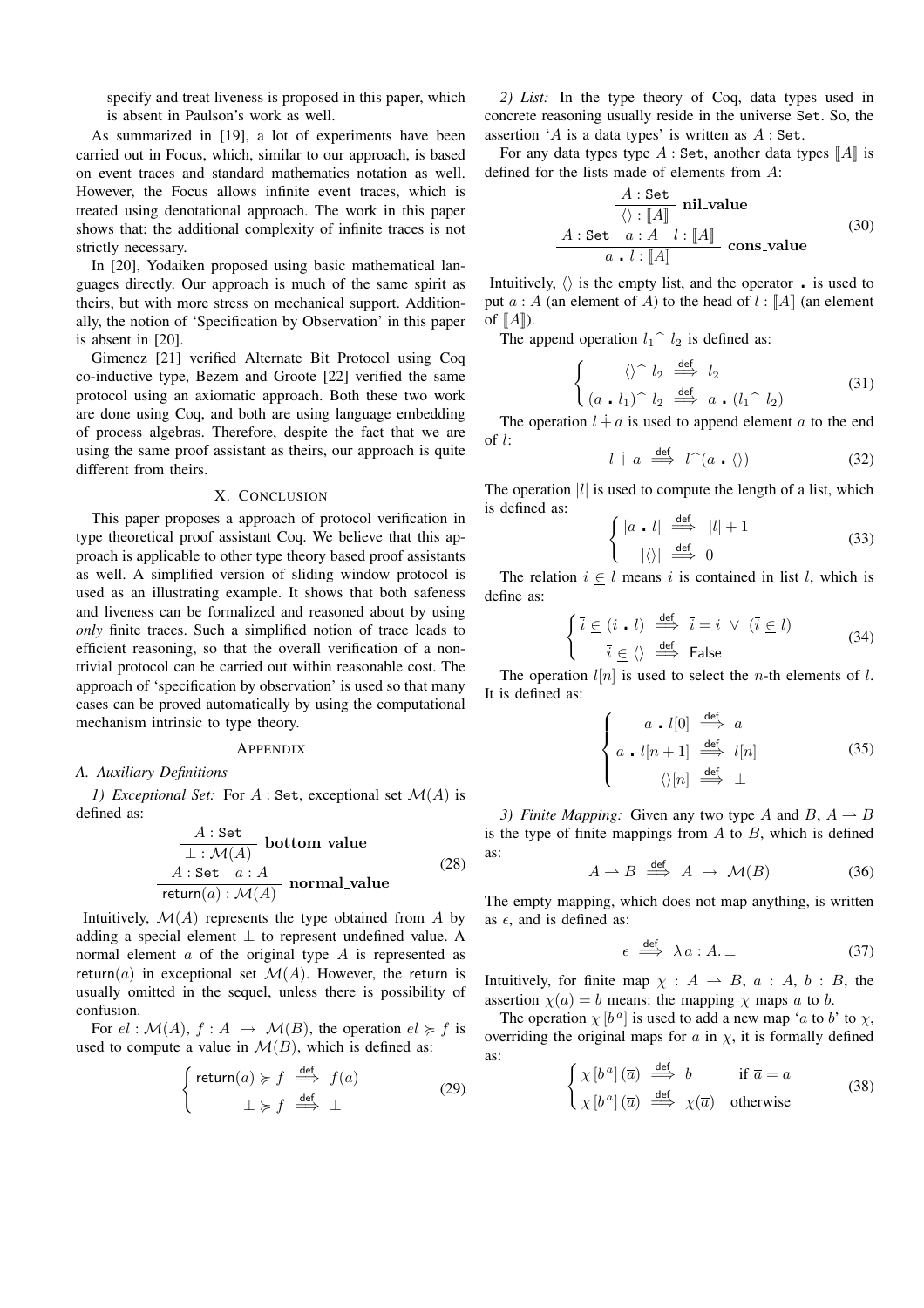*4) Largest Continuous Number:* Suppose nl is a list of natural numbers, if  $n$  is the largest number in  $nl$  such that all natural numbers less or equal to  $n$  are also in  $nl$ , then  $n$ is called the 'largest continuous number' in  $nl$ . This concept is used in our construction of the sliding window protocol.

To define largest continuous number constructively, we first need to define the concept of continuous number, if  $n$  is in  $nl$  and all the natural numbers less or equal to  $n$  are also in  $nl$ , then n is a continuous number in  $nl$ . This conception is captured by  $\langle n_l| \rangle_{0..n}$ , which is defined as:

$$
\begin{cases}\n\langle n l | 0 \ldots 0 \stackrel{\text{def}}{\implies} 0 \stackrel{\text{def}}{\implies} n l \\
\langle n l | 0 \ldots (n+1) \stackrel{\text{def}}{\implies} (n+1) \stackrel{\text{def}}{\implies} n l \quad \wedge \quad \langle n l | 0 \ldots n \rangle\n\end{cases} (39)
$$

The operation  $\left(\frac{n}{\vert n \vert}\right)$  is defined to compute the list of natural numbers in  $\overline{n}\overline{l}$  which are continuous in  $nl$ :

$$
\begin{cases}\n\langle n l | n \cdot \overline{n l} \rangle \stackrel{\text{def}}{\implies} n \cdot \langle n l | \overline{n l} \rangle \quad \text{if } \langle n l | 0 \ldots n \rangle \\
\langle n l | n \cdot \overline{n l} \rangle \stackrel{\text{def}}{\implies} \langle n l | \overline{n l} \rangle \quad \text{if } \neg(n l | 0 \ldots n \rangle \\
\langle n l | \rangle \langle \rangle \rangle \stackrel{\text{def}}{\implies} \langle \rangle\n\end{cases} \tag{40}
$$

The operation  $\max(nl)$  is defined to compute the largest natural number in nl:

$$
\begin{cases}\n\max(n \cdot nl) \stackrel{\text{def}}{\Longrightarrow} \\
\max(nl) \ge \lambda \overline{n}.\text{ if } n < \overline{n} \text{ then } \overline{n} \text{ else } n \\
\max(nl) \stackrel{\text{def}}{\Longrightarrow} \perp\n\end{cases}
$$
\n(41)

With all these preliminary definitions, the largest continuous natural number in  $nl$  can be computed with  $mcat(nl)$ , which is defined as:

$$
\text{mcat}(nl) \stackrel{\text{def}}{\implies} \text{maxn}(\text{[}nl\text{[}nl\text{[}nl\text{]})
$$
 (42)

# *B. Lemmas used in the proof of Lemma 8.1*

The following lemma is about searching for frame  $data(n, m)$  with sequence number n in a list of frames l. It shows that: there could be only two cases: either such a frame is found, or there is not such a frame in  $l$  at all.

*Lemma 1.1:*

$$
\forall l : \llbracket Frm \rrbracket, n .
$$
  
\n
$$
(\exists hd : \llbracket Frm \rrbracket, m : \mathsf{M}, tl : \llbracket Frm \rrbracket).
$$
  
\n
$$
l = (hd \dot{+} \boxed{\text{data}(n, m)} ) \hat{\ } \text{tl } \wedge
$$
  
\n
$$
(\forall fm. fm \le hd \Rightarrow fm \neq \boxed{\text{data}(n, m)})) \vee
$$
  
\n
$$
(\forall fm. fm \le l \Rightarrow (\forall m. fm \neq \boxed{\text{data}(n, m)}))
$$

The list hd is the list of frames ahead of  $\vert$  data $(n, m)$ , which contains no frames with sequence number  $n$ ,  $tl$  is the list of frames behind  $data(n, m)$ 

The following lemma shows that: if  $\left| \det(n, m) \right|$  is in queue(ct, tr), there is a valid execution  $tr'$  extending tr, which delivers all frames ahead of  $\vert$  data $(n, m)$ . Additionally, the extension does not change the values of msgs out and msgs in.

$$
Lemma 1.2:
$$
\n
$$
\nabla \mathsf{T}(\mathsf{SW}, tr) \Rightarrow
$$
\n
$$
\text{queue}(\mathsf{ct}, tr) = (hd + \boxed{\mathsf{data}(n, m)} \cap tl) \Rightarrow
$$
\n
$$
(\forall fm. fm \subseteq hd \Rightarrow fm \neq \boxed{\mathsf{data}(n, m)} \Rightarrow
$$
\n
$$
\exists tr', nl.
$$
\n
$$
\nabla \mathsf{T}(\mathsf{SW}, tr' \cap tr) \land
$$
\n
$$
\text{queue}(\mathsf{ct}, tr' \cap tr) = \boxed{\mathsf{data}(n, m)} \cdot tl \land
$$
\n
$$
\text{msg\_no\_rcvd}(tr' \cap tr) = nl \cdot \text{msg\_no\_rcvd}(tr) \land
$$
\n
$$
\neg (n \subseteq nl) \land
$$
\n
$$
\text{msg\_no\_rcut}(tr' \cap tr) = \text{msg\_out}(tr) \land
$$
\n
$$
\text{msg\_in}(tr' \cap tr) = \text{msg\_in}(tr)
$$

The following lemma shows: if there exists a maximum acknowledged sequence number ackd at the Sender side, there must be a largest continuous received sequence number rcvd at the Receiver side. Additionally, we have  $ackd \leq rcvd$ . *Lemma 1.3:*

$$
VT(SW, tr) \Rightarrow \text{maxn}(\text{msg\_no\_acked}(tr)) = ackd \Rightarrow
$$
  

$$
\exists rcvd.
$$

 $\text{mcat}(\text{msg\_no\_rcvd}(tr)) = rcvd \ \wedge \ ackd \leq rcvd$ 

The following lemmas shows: if there is a largest continuous received sequence number rcvd at the Receiver side, the number of messages delivered by Receiver is less than or equal to  $rcvd + 1$ ; Otherwise, the number of messages delivered by Receiver is 0.

*Lemma 1.4:*

$$
VT(SW, tr) \Rightarrow
$$
  
\n
$$
(\text{meat}(\text{msg\_no\_rcvd}(tr)) = rcvd \Rightarrow
$$
  
\n
$$
|\text{mess\_out}(tr)| \leq rcvd + 1) \land
$$
  
\n
$$
(\text{meat}(\text{msg\_no\_rcvd}(tr)) = \bot \Rightarrow |\text{mess\_out}(tr)| = 0)
$$

#### **REFERENCES**

- [1] E. M. Clarke, E. A. Emerson, and A. P. Sistla, "Automatic verification of finite state concurrent systems using temporal logic specifications," Austin, Tech. Rep., 1985.
- [2] G. J. Holzmann, *Design and Validation of Computer Protocols*. Prentice Hall, 1990.
- [3] J. R. Burch, E. M. Clarke, K. L. McMillan, D. L. Dill, and L. J. Hwang, "Symbolic model checking: 10<sup>20</sup> states and beyond," *Information and Computation*, vol. 98, no. 2, pp. 142–170, June 1992.
- [4] K. M. Chandy and J. Misra, *Parallel Program Design : a Foundation*. Reading, Mass.: Addison-Wesley, 1988.
- [5] A. U. Shankar and S. S. Lam, "A stepwise refinement heuristic for protocol construction," *ACM Transactions on Programming Languages and Systems*, vol. 14, no. 3, pp. 417–461, July 1992.
- [6] M. Abadi and L. Lamport, "The existence of refinement mappings," DEC Research Center, Palo Alto, CA, Tech. Rep. 29, 1988. [Online]. Available: ftp://ftp.digital.com/pub/DEC/SRC/researchreports/SRC-029.pdf
- [7] ——, "Composing Specifications," in *Stepwise Refinement of Distributed Systems - Models, Formalisms, Correctness*, ser. LNCS, J. W. de Bakker, W.-P. de Roever, and G. Rozenberg, Eds., vol. 430. Berlin, Germany: Springer-Verlag, 1989, pp. 1–41. [Online]. Available: ftp://ftp.digital.com/pub/DEC/SRC/research-reports/SRC-066.pdf
- [8] C. A. R. Hoare, *Communicating Sequential Processes*. Englewood Cliffs, NJ: Prentice-Hall, 1985.
- [9] R. Milner, *Communication and Concurrency*. Prentice-Hall, 1989.